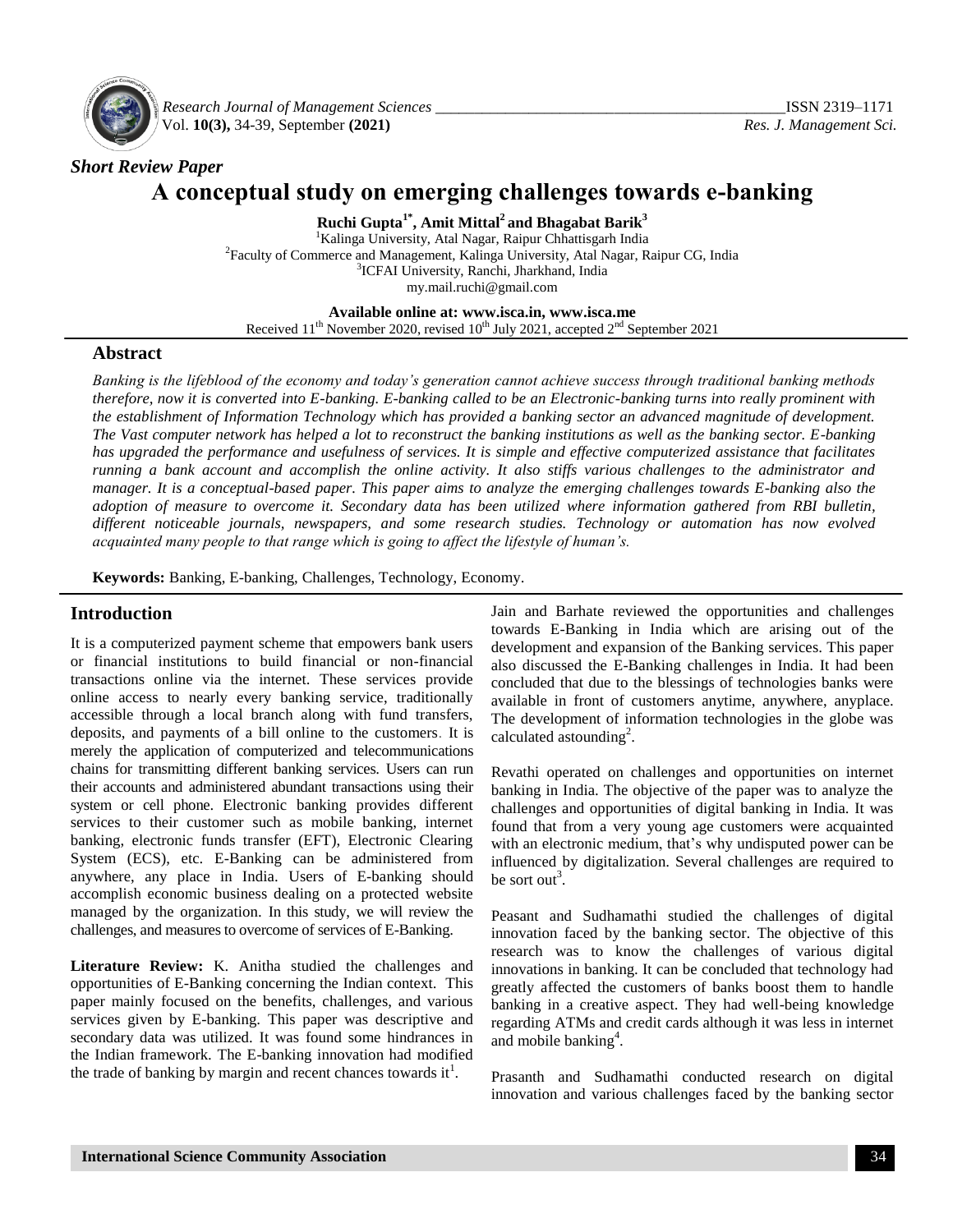on digital Innovation. The aim of this study was the chance to gain awareness on E-Banking and also to determine the challenges and risk determinants composed in E-banking. Both primary and secondary data were taken for the study. Data from the primary sources was collected with the help of a wellstructured questionnaire and secondary data was assembled from different research articles and certified journal publications. We found that, if the precautions were accepted by whole banks, E-Banking would be astoundingly exercised through the resident of India<sup>5</sup>.

The paper of Bhai  $P.S.<sup>6</sup>$  investigated the challenges faced in Ebanking in India. This paper discussed various challenges and opportunities which the banks were facing every day. In the past years, the traditional banking sector had completely changed. This research paper was descriptive. Secondary data was utilized in this study. It came to an end that ample economic innovation such as NEFT, RTGS, debit card, credit card, mobile banking, etc. had entirely verified the sector of banking and modified various activities. Of course, there is a need to change the magnitude of the banking operation in India. Many common issues are resolved with the help of E-banking and the banks as well as customers are quite comfortable after this.

Ramesh and Muthumani<sup>7</sup> evaluated the challenges and opportunities of electronic Banking in India. The research paper aimed to find out the development in the case of the Indian banking industry concerning automation. Secondary data was utilized in this study. Analytical research was done. The development in E-Banking in the banking sector was estimated with the help of different criteria for example dealing through Retail Electronic Payment techniques, Automated teller machines, digitalization of branches, etc. For finding out the results of the research various statistical techniques were utilized for example, percentage, average, etc. were. This research paper also pointed out various challenges faced by Indian banks. The major findings from the study were that banks had adopted automation and guidance to handle these challenges. Finally, the paper had informed that E-Banking is the future of Indian banking and banks need to choose this aggressively.

Kaushal determined the challenges and issues of E-banking. The target of this paper was to focal the challenges dealt with by Ebanking systems. This paper was based on secondary data and was descriptive. It was deliberated as a noteworthy advancement in the banking sector. It came to an end that Ebanking was the expected banking and we being a people should accept it and banks and government should affix it in our lives with happiness and we must gladly receive it with clear mind<sup>8</sup>.

The Research Paper of Kaur et.  $al<sup>9</sup>$  discussed a few important aspects of E-Banking such as innovations, challenges, and opportunities. The paper talked about the requirement of creativity in the banking sector especially in India in the area of E-banking. In addition to this, it had discussed that the banking

sector should test for accessible advantages, chances, and contemporary issues which would encourage E-banking in India. This paper was descriptive and secondary data were utilized. It had been concluded that this paper mainly investigated and presented the outline of E-Banking in India. It was also found that though many consumers adopted E-banking development assuredly took their own time accepted.

 $Sharath<sup>10</sup>$  conducted research on the challenges and opportunities of E-Banking in India. The objective of this study was to examine the services of electronic banking and put attention on the opportunities and challenges of E-Banking in present Indian banks. Both qualitative and quantitative methods were used in the study. It had been concluded that in the previous scanty years, the banking sector of India had entirely renovated. The banks experienced various opportunities and challenges were abundant, but in the case of transactions through RTGS, credit cards, debit cards, mobile banking, ATMs, etc., the sector had extremely modified the look of the banking scenario.

Singh and Malhotra $11$  in his paper inspected several commercial banks' websites, which proposed Internet banking and other services and products. It had utilized univariate statistical analysis and examined the profile of commercial banks that granted internet banking, with respect to cost efficiency, profitability, and other typical feature. Before the finish of the main quarter, 2004, contrasts among Internet and non-Internet banks had begun to create. It had also a great impact on financing, sources of income and expenditures, and other measures of performance. The finding of the investigation was that benefit and giving Internet banking didn't have any significant relationship.

Chavan<sup>12</sup> examined few challenges of the banks in an emerging economy. This paper ended that one of the advantages that banks understand is that customer satisfaction was enhanced when banking was adopted by them. This provided to those customers that whenever requirement is there, they can access their accounts, from anywhere, and they get comprised more, which builds up a connection with banks. Every bank should determine their customers and find out their convenience, methods of contributing administrations through a few distribution channels (actual branches, Internet, ATM,) and have more capacities accessible to the client which should be possible by on the web and not going genuinely to each branch.

Lal and Saluja<sup>13</sup> in their paper explained the Electronic banking development in the banking industry in India which was measured by the various criterions for example, various Automated Teller Machines, computerization of branches, and dealing with the support of Retail Electronic Payment Methods etc. Growth rate, percentages and averages etc were the statistical tools utilized for this study. The paper additionally featured the challenges looked by Indian banks in the acknowledgment of innovation. Obviously, a few suggestions were given to deal with these challenges. This paper concluded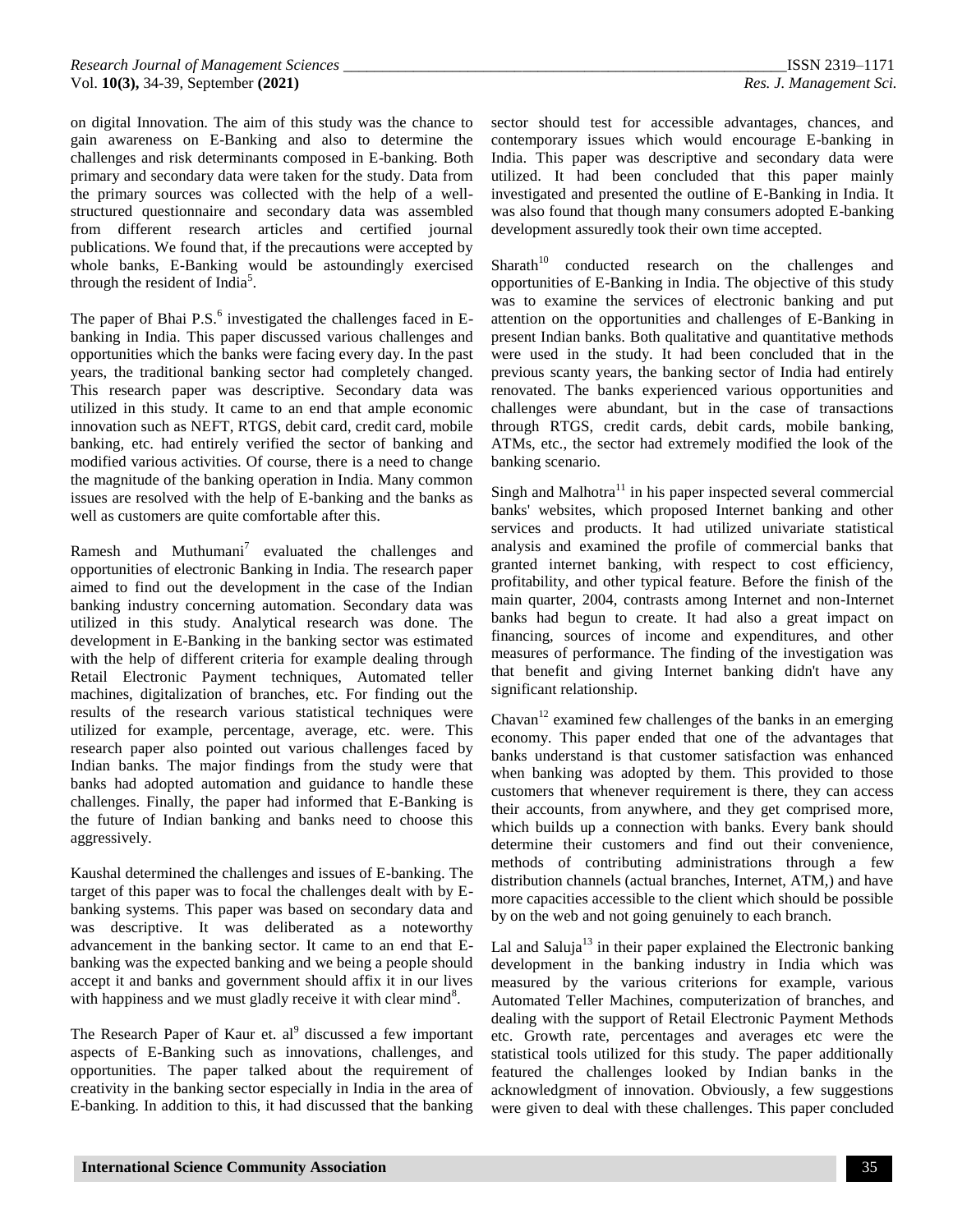that E-banking is one of the chosen technologies by bankers to reach their customers in a very less and efficient manner.

Chauhan and Choudhary<sup>14</sup> assessed the paper and tried to interpret the thought of web banking including the learning from the advantage of internet banking from the outlook of users as well as bankers. Additionally, this paper explained the challenges and opportunities and correlated with internet banking in the Indian framework. The analysis concluded that the concept of Internet banking was moderately acquiring recognition in the Indian Scenario. The Government agencies and the regulator were taking a lot of steps to increase the popularity among the normal public and to build it glorious between users.

Trivedi and Patel<sup>15</sup> analyzed the problems faced by customers while using E-banking facilities in India. It observed that most of the customers know about the E-banking services offered by their bank. The study found that there was a significant difference amongst different problems identified while using ebanking services. It also found that some problems influence more to the banking operations. Also, from the research, it was found that some issues had continued from the previous experiences and had created inferior banking services. It concluded that bankers had different intentions and all of them were not accountable for adopting E-banking services.

Gupta and Mishra $16$  examined the rising new trends of Electronic-banking in the sector of banking in India. This finding of this paper was that there were some genuine challenges that banks had faced during the implementation of E-Banking. Apart from them, these facilities had provided greater opportunities to the bankers to create more business and in turn the revenue. It concluded that the banking industry would need more experts in new business models to increase meaningful management and customer services. It also advised that banks should continue and provide in-depth efforts to provide superior assistance to their users.

Sharma<sup>17</sup> studied the Internet Banking scenario in India. The study aimed to investigate and examine the various development created by Internet banking in India and also suggesting some ways for making E-Banking outstanding in the establishing country. The data was collected from various secondary sources. So, the paper was secondary-based and analytical. The finding from the research had expressed that banking today is re-defined and re-engineered with the use of Information Technology. The banking industry is today more dependent on information technology and the future of banking will offer more advanced and sophisticated services to the customers with the innovations of continuous products and processes.

Jindal<sup>18</sup> studied of E-Banking scenario of India. The objective of the study was to suggest few methods for building E-Banking outstanding in the establishing country and to determine different E-banking services/functions endorsed by Indian banks. The study comes to an end that E-Banking is an important innovation in the banking sector and is a requirement of the hour. However, the players are facing huge challenges and there is an abundance of obstacles in the route of gentle exercise of E-banking in India. At the same time, E-banking has occupied a distinct place in the minds of the customers and has a bright future in India. It is no doubt a shining road for the banking sector in India to maximize its profits and to increase the customer base.

**Aim of this Study:** To inspect various challenges that the banks are facing towards E-banking. To provide measures that will be helpful to overcome the operation of E-Banking in India.

## **Methodology**

This study is established on conceptual papers. The data was secondary utilized and composed from different sources such as the RBI bulletin, different books, journals, newspapers, and some research papers. Various websites were also referred to.

## **Results and discussion**

The researcher has studied various research papers from secondary sources and noticed challenges that the banks are facing which are explained below.

**Challenges in E-banking<sup>19</sup>: Security Risk:** One of the major factors that have come up in front of Indian banking sectors is the issues connected to safety and other associated facet. A huge population of users opposed accepting the facilities of e-banking looking towards safety and protection matters. In India, according to the IAMAI Report  $(2006)^{20}$ , because of the risk of security, 43% of customers of the online web are however not adopting the application of Electronic Banking. Hence, it is a basic challenge for banks to persuade the users on this element, which may in advance establish the internet banking operation.

**Concealment risk**: The risk of disclosure of secret and alarm of correspondence theft is one of the big intension that holds back the users while choosing related with electronic banking services. This is trusted through the maximum no. of users that by accepting services of online banking, their existence would be in danger. As per the research, users worried associated with their secrecy in the mode that banks may march into their concealed by utilizing their facts for buying and additional secret intention beyond consumers agreement.

**Issue of trust:** Trust is the biggest hindrance towards online banking for many users. Many users still follow traditional banking due to the lack of faith in online bank transactions. Their state of mind is that presence of risk associated with electronic banking dealing is renowned for totally different deception and extortion. Even though users utilizing virtual banking services, they always have some confusion or question about whether the dealing is completed before receiving the confirmation message.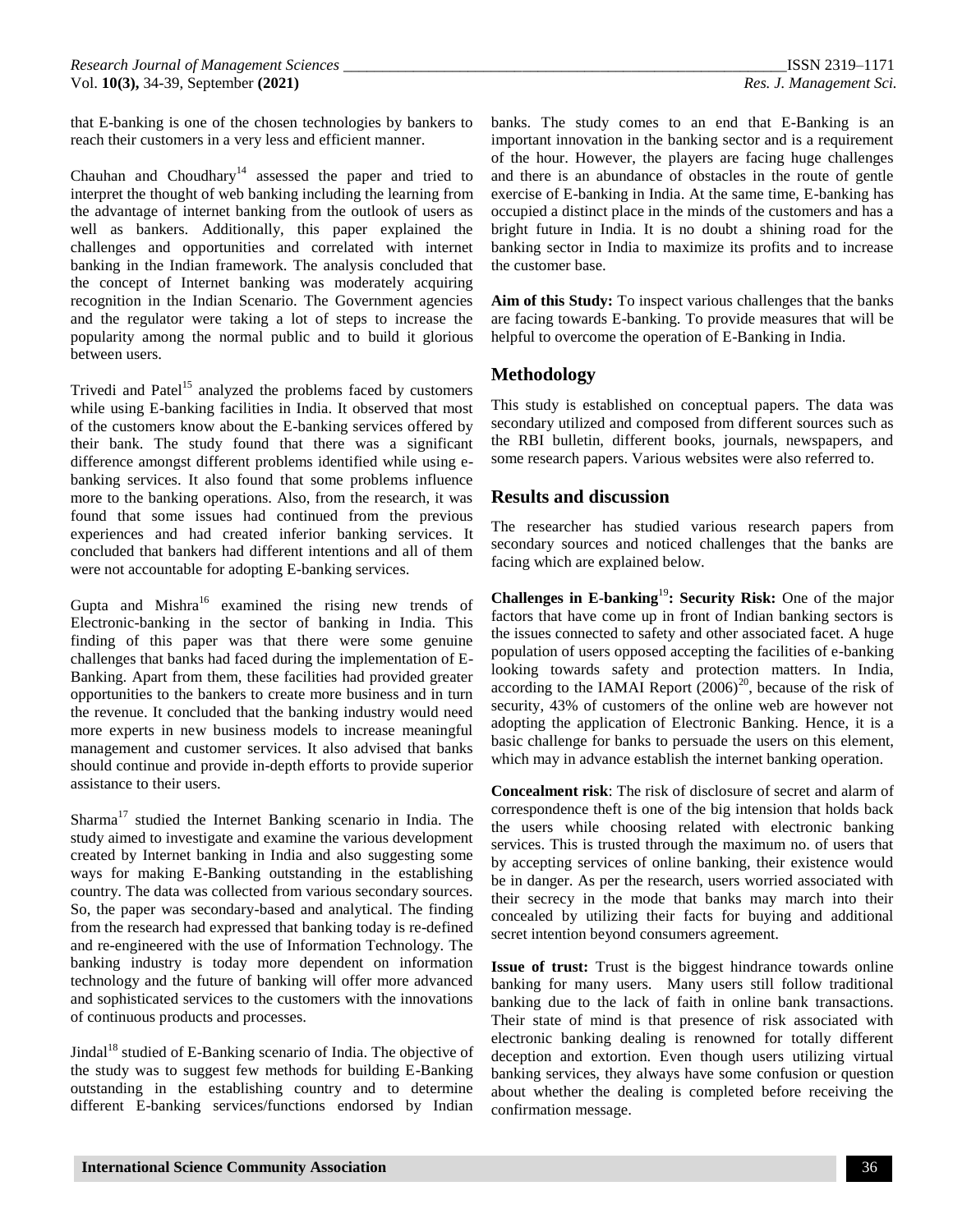**Users' awareness towards E-banking**: In the Indian context, knowledge or awareness associated with E-Banking between consumers is yet very limited. About online Banking, banks are unable to communicate full information related to the application, advantages, and easiness. Hence, the foremost obstacle in the development of Electronic Banking is limited information related to new automation between customers.

**Limited Internet dispersion in India**: Over the years, online banking channels have changed, the use of electronic banking among customers has increased from 1% (2006) to 7% (2011), whereby, as in North America within the same year (2011), 60 % of the most important transactions in banks. They were reached with the help of the online system (Infosys Report, 2012). So, it could be expressed that awareness and chance of web are quite, one among the severe challenge that happens in Indian framework. According to the report of IAMAI (Internet and Mobile Association of India) 2006, near 22% of internet customers' assets are unaware of how to transmit funds through internet mode. So, the infiltration of internet users and awareness associated with internet are the tremendous Challenges.

**Underprivileged framework**: Web Banking needs viable help of proficient structure for compelling exercise and enlarged topographical degree. Web-based Banking has been confined in numerous semi metropolitan and provincial districts because of poor Infrastructural offices as far as ill-advised development, electric association, helpless satellite, and web and broadband network.

**Functioning Conditions**: India is a nation of enhanced societies and dialects, but this makes functions difficult as flashing direction or instruction in various styles is an inconvenient assignment. Yet, the resolution has been brought out through technology but illiterate people still have a problem related to it and also ATMs can't be guaranteed similar functioning levels from all society arising in huge reduction.

**Illiteracy about technology**: The people of the lower class are unaware of technical rules and regulations of E-Banking services accordingly they are unable to use them because of lack of knowledge. As mobile banking is concerned, consumers purchased handsets according to their budget and those handsets provide characteristics that are difficult to understand and this becomes a burden in doing Electronic -Banking.

**Preparing the Workers**: If there should arise an occurrence of private area banks, preparing is a simpler errand as youthful age dynamic representatives who know about personal computer strategies, anyway in public area banks, workers preparing is a troublesome undertaking since the staff is lesser instructed about the personal computer. In the wake of knowing about this reality likewise, they have been fit to perform adequately well, therefore dealing with it for over 10 years as of now.

**Customer Education**: E-Banking offices were being made reachable to clients for the past numerous years if there should arise an occurrence of private banks. While in state of old public area banks it is whole dangerous to persuade their clients related with the ampleness of this program. As to banking proficiency spreading between clients is a difficult task. Tolerating these banks chose for conceding financial motivations for instance free check card, free Net financial administrations, granting fixed and brief realities to clients related with ledgers month to month explanation on E-Mail, and so forth, to change shoppers to these developing E-Banking facilities.

**Limited Business:** Next challenge about E-Banking is that all the financial work can't be cultivated through the web, or other electronic medium one needs to visit banks genuinely for the work. Accepting these banks chose for giving financial motivating forces for instance free check card, free Net financial administrations, granting fixed and brief realities to clients related with ledgers month to month explanation on E-Mail, and so on, to change shoppers to these developing E-Banking offices. Although, it has been seen that a couple of the banks have mechanized their technique and their clients (front end) yet anyway a lot of banks seek after memorable strategy (back end). This is a mode limits the clients due to restricted information and specialized obstructions.

**Technology expense:** Unique Cost of speculation is tremendous as far as the cost of PCs, their embellishments, and different apparatuses expected to complete the Electronic Banking exchanges. Likewise, the charge of the support of this whole instrument like modems, switches, entire IT set up is additionally high. All the while, web charges must be likewise exhausted.

**Adoption of measures to overcome: Increasing awareness:**  India is a poor country where people are not so much educated and, also they don't have a bank account. We all should expand awareness among people related to banks and facilities provided by E-banking, it's advantageous and simple to use services.

**Safety improvement**- In modern banking i.e. E-banking, there are many risks related to safety, so the banking sector has to build its structure strongest and protected so that it can't be hacked by anyone.

**Easy to use** -When E-banking is made for bank customers; it should be very straightforward to work, beneficial so that people are comfortable with it and also feel assured while utilizing it.

**Training and progression for employees**-When there is an unexpected modification in method, or technology, or structure, some human beings have the obstacles of accepting it, even bank personnel also, therefore banks must be given training to employees for new technology and new method so they can appreciate and explain these to other people.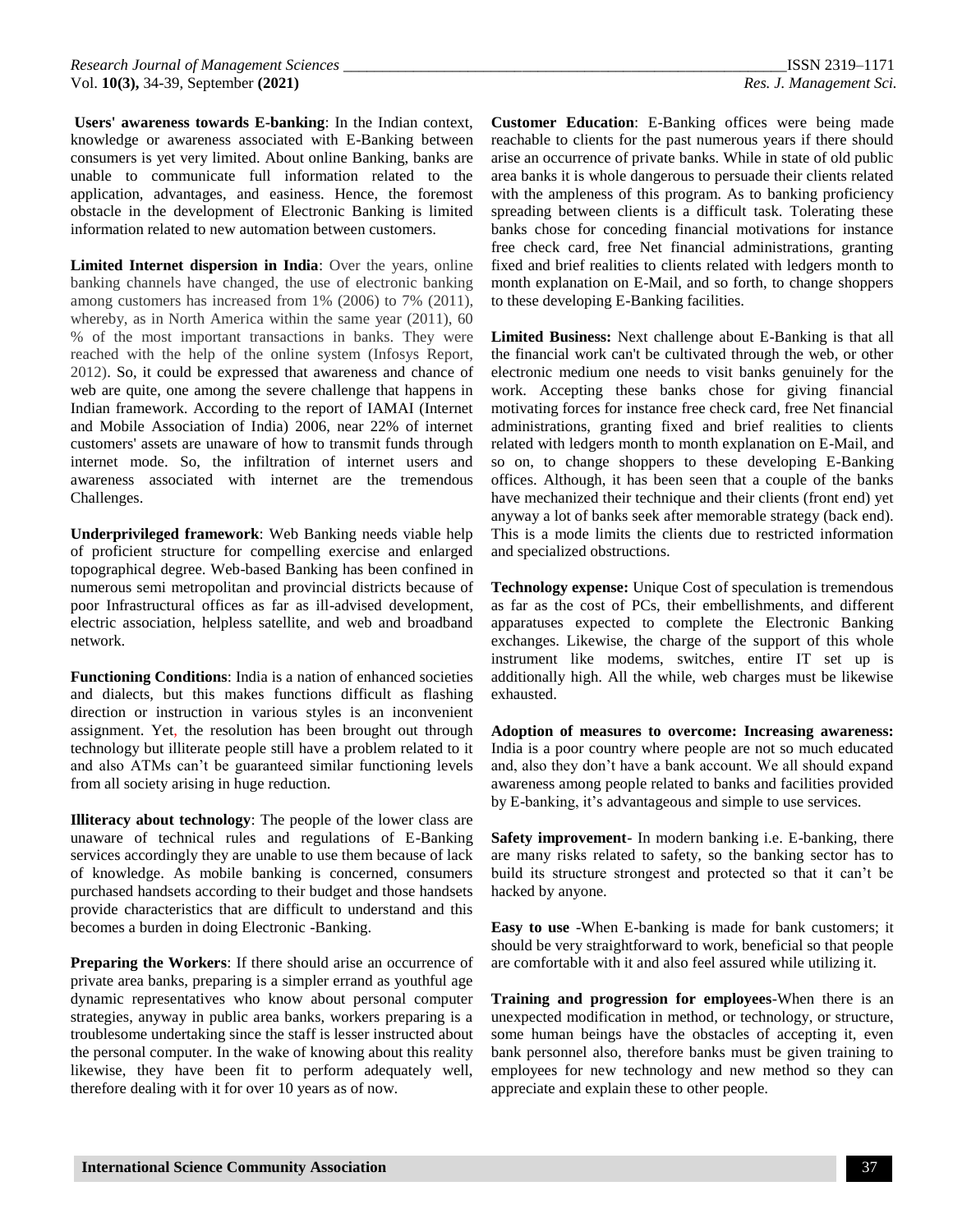Password: Password is a very sensitive item in the case of E-Banking. Customers should get the right to modify their passwords at a particular interval to maintain the accounts secure. Every bank follows certain principles to provide a feasible password. The best exercises are to have a password as a mixture of upper case and lower case letters, numbers, and special characters.

**Public computers usage:** Bankers normally promote E-Banking from a secure website and electronic devices. Banking experts never recommend logging bank account from cybercafé or any other public internet café because there are more chances of password leakage and being visible by other members which normally increases in such types of public places. An individual should take the necessary steps to clean the cache files and browsing history and remove all the temporary files from the computer. Also, persons using E-Banking never permit the browser to recognize ID and password so that at any point hacking can be avoided.

**Secrecy:** None of the banks asks about the information related to bank accounts via phone or mail. They only communicate so that we have to be very attentive towards the phone call from the bank or an email for seeking such type of information and also not to grant the login details to any unknown persons. It is also not suggested to share login credentials with friends and families.

**Routine verification is essential:** After transferring the amount online, verification has to be done of the account. It has to be verified that the right amount should be deducted from the account after payment. If found any kind of disparity in the balances, instantly inform the bank about it.

**Anti-virus software:** Always use a licensed version of antivirus software, so that the computer can be protected from new viruses. Universally in the online world, pirated versions of antivirus software may be unsuccessful to safeguard your computer from new viruses. People will get the notification for improvement in the software yearly. Updated antivirus should be utilized so that confidential data is safeguard everlasting.

**Disconnect the internet connection:** People should be alert about disconnecting with the internet when there is not any requirement of it, otherwise, mischievous hackers can access your system and account via an internet connection and there is a possibility of stealing the confidential information of banking. Mostly, it has been found that broadband is a better option and broadband users do not face much disconnection from the internet if the requirement is not there.

## **Conclusion**

E-Banking is the future of banking. So banks and the government have to adopt it with grace and receive gladly it with an open mind. Today the role, function, and responsibility

of the Indian banking sector have changed. The players in the industry are handling a lot of challenges that are present with the banks. Many monetary modernized services with the help of credit cards, ATMs, mobile banking, debit cards etc. have entirely modified the picture of Indian banking. All these challenges have made the banks very strong however, there is a requirement to have a greater inventive resolution so that the challenges can be resolved and opportunities can be used competently from the Indian banks. Through abundant public and private sector banks, E-Banking services have been efficiently enforced as it is beneficial for users as well as banks. E-banking has been contemplated as noteworthy progress in the banking sector. It can be concluded technology has greatly influenced bank customers and encouraging them to handle banking innovatively.

, Online, internet, virtual, phone banking, and ATMs are the products or Services or application of E-banking. It is considered a remarkable development in the banking sector. Ebanking helps banks and the government to keep a record of transactions, helps banks to reduce their paperwork, it is very less time consuming and accurate. It helps customers not to wait in queues for transactions, makes it easy for them to keep records of their transactions and spending. So, E-banking is the future of banking, and we as people, banks, and government have to apply it with grace, we must welcome it with an open mind. Online, internet, virtual, phone banking, and ATMs are the products or Services or application of E-banking. It is considered a remarkable development in the banking sector. Ebanking helps banks and the government to keep a record of transactions, helps banks to reduce their paperwork; it is very less time-consuming and accurate. It helps customers not to wait in queues for transactions, makes it easy for them to keep records of their transactions and spending. So, E-banking is the future of banking, and we as people, banks, and government have to apply it with grace, we must welcome it with an open mind. Online, internet, virtual, phone banking, and ATMs are the products or services or applications of E-banking. It is considered a remarkable development in the banking sector. Ebanking helps banks and the government to keep a record of transactions, helps banks to reduce their paperwork, it is very less time consuming and accurate. It helps customers not to wait in queues for transactions, makes it easy for them to keep records of their transactions and spending. So, E-banking is the future of banking, and we as people, banks, and government have to apply it with grace, we must welcome it with an open mind Online, internet, virtual, phone banking, and ATMs are the products or Services or application of E-banking. It is considered a remarkable Development in the banking sector. Ebanking helps banks and the government to keep a record of transactions, helps banks to reduce their paperwork, it is very less time consuming and accurate. It helps customers not to wait in queues for transactions, makes it easy for them to keep records of their transactions and spending. So, E-banking is the future of banking, and we as people, banks, and government have to apply it with grace, we must welcome it with an open